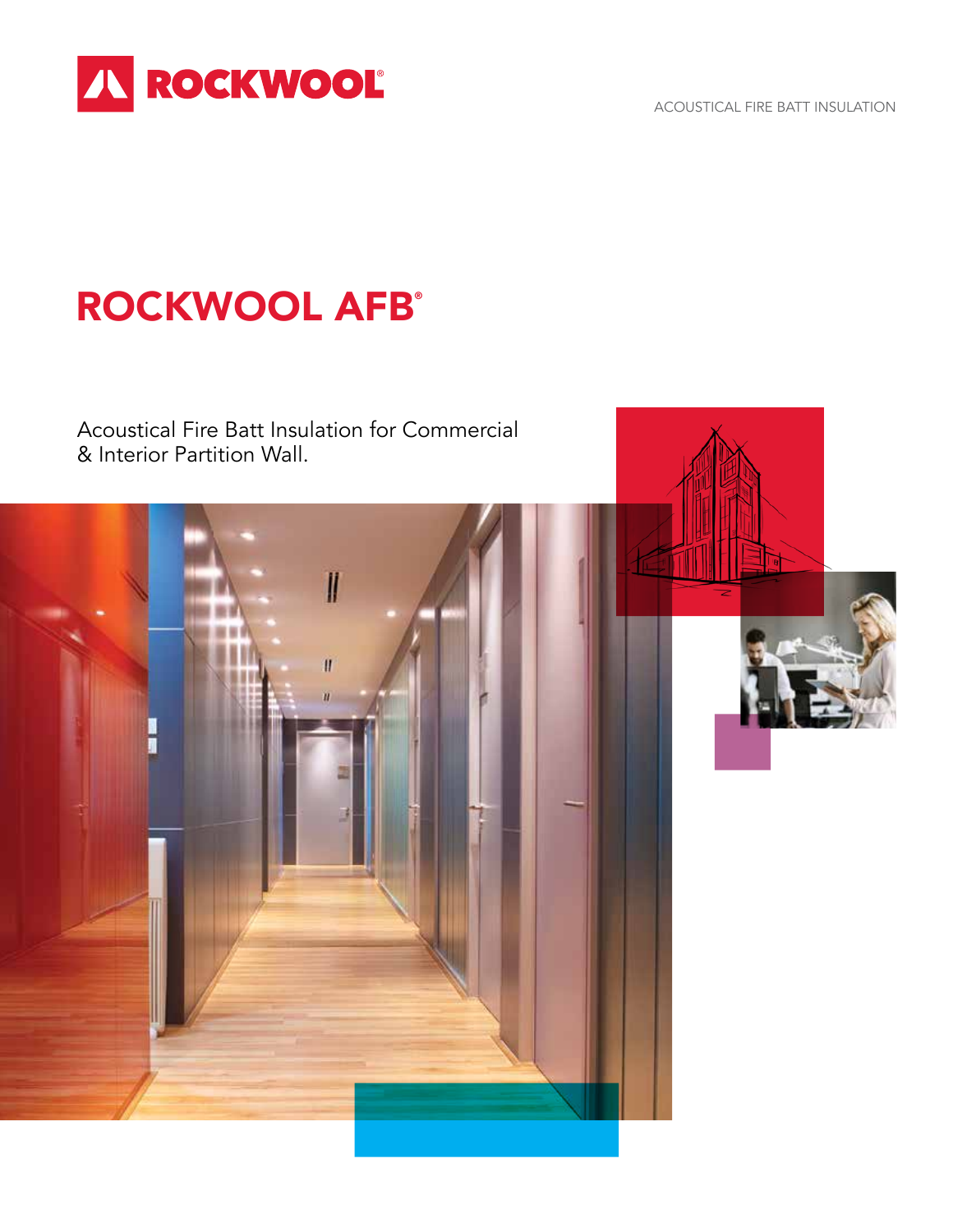## Batt insulation that fights both fire and noise.

## ROCKWOOL AFB<sup>®</sup>

ROCKWOOL AFB® is a lightweight, batt insulation specifically designed for steel stud and wood stud interior wall and floor applications.

This stone wool insulation is made from natural stone and recycled content. It's a sustainable product that provides superior sound absorbency and fire protection for overall occupant comfort and safety. That's why AFB® is quickly becoming the insulation of choice for today's green builders in commercial and industrial construction.

## AFB® – Acoustically Better

Sound Transmission Class (STC) values don't take into account Lower Frequency Sounds (LFS) which can cause vibrations between rooms, negatively affecting the sound environment. The higher density of ROCKWOOL AFB<sup>®</sup> can reduce sound transmission, helping to create a quiet and comfortable space.



## Sound Control

When ROCKWOOL AFB® is specified for interior wall or floor assemblies, better overall sound control and fire protection are achieved. Compared to other types of insulation, AFB® provides increased density that effectively reduces airflow and essentially, sound transmissions. Greater noise or sound control is further achieved when thicker AFB® and gypsum board are used together. AFB® thickness ranges from 1.0" (25 mm) to 6" (152 mm).

In commercial applications, much of the sound to be controlled is in the low frequency or bass ranges. This noise includes conversation, projection/video equipment, mechanical rooms and ventilation systems. In the lower 1/3 octave bands, ROCKWOOL AFB<sup>®</sup> outperforms glass wool insulation, providing more low frequency absorption when comparing acoustical testing at low frequencies (see chart "Random Incidence Sound Absorption Coefficients, in 1/3 Octave Band", pg. 3).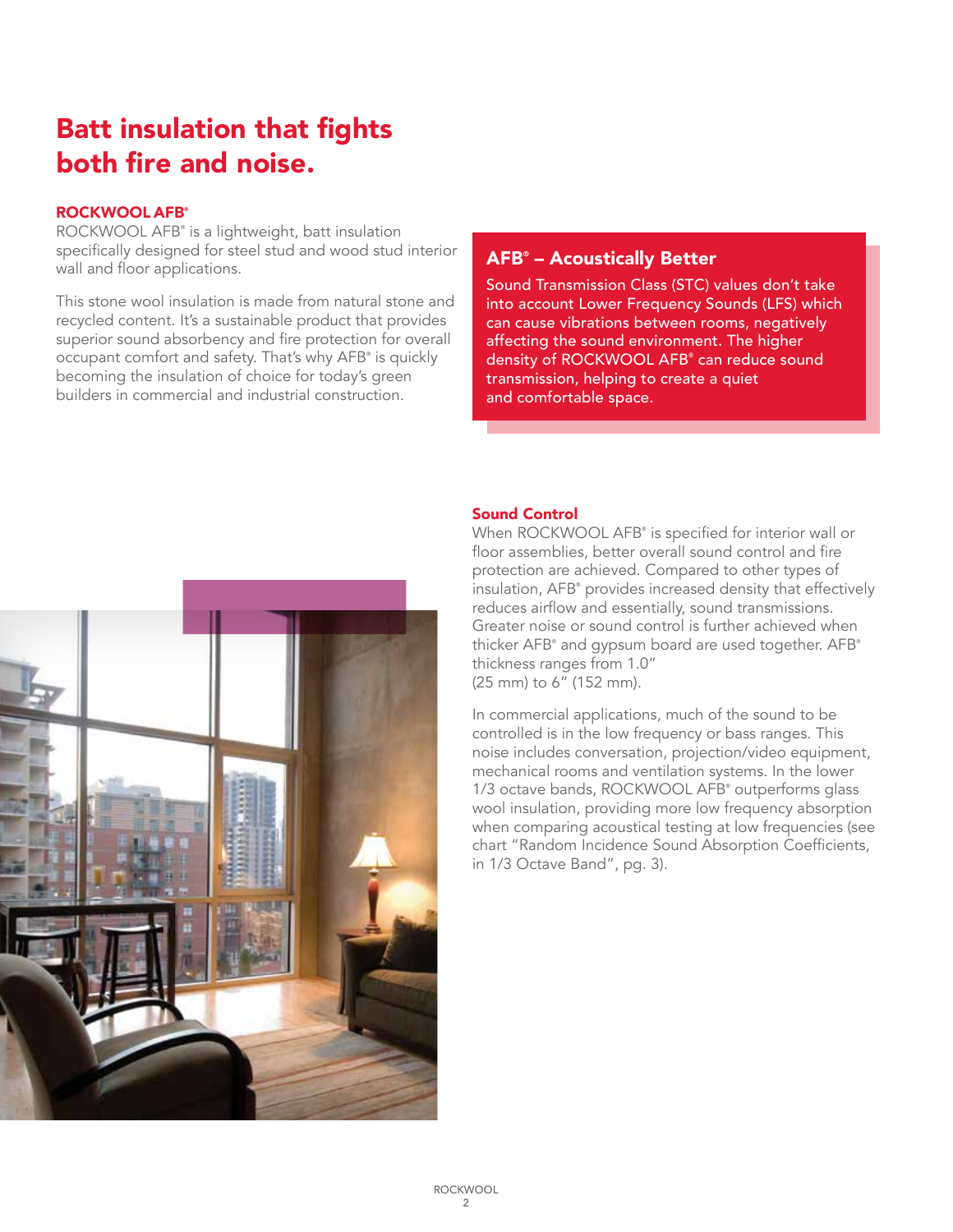|                                             |                  | 1/3 Octave Band Center Frequency (Hz) |      |      |      |      |      |      |
|---------------------------------------------|------------------|---------------------------------------|------|------|------|------|------|------|
|                                             |                  | 65                                    | 80   | 100  | 125  | 160  | 200  | 250  |
| Glass Fiber Sample 1                        | $3\frac{1}{2}$ " | 0.15                                  | 0.18 | 0.21 | 0.25 | 0.32 | 0.43 | 0.54 |
| Glass Fiber Sample 2                        | $3\frac{1}{2}$ " | 0.15                                  | 0.17 | 0.19 | 0.22 | 028  | 0.37 | 0.48 |
| ROCKWOOL AFB® Sample 1                      | 3 <sup>''</sup>  | 0.18                                  | 0.22 | 0.28 | 0.33 | 0.40 | 0.50 | 0.62 |
| ROCKWOOL AFB® Sample 2                      | 3''              | 0.18                                  | 0.23 | 0.29 | 0.24 | 0.41 | 0.52 | 0.65 |
| Glass Fiber Sample Average                  | 3 <sup>''</sup>  | 0.15                                  | 0.18 | 0.20 | 0.20 | 0.30 | 0.40 | 0.50 |
| ROCKWOOL AFB <sup>®</sup> Sample<br>Average | 3''              | 0.18                                  | 0.23 | 0.29 | 0.34 | 0.41 | 0.51 | 0.64 |

## Random Incidence Sound Absorption Coefficients, in 1/3 Octave Band

## Acoustical Performance

| ASTM E 90         | Airborne Sound Transmission Loss                 | Tested |
|-------------------|--------------------------------------------------|--------|
| ASTM E 413        | Rating Sound Insulation                          | Tested |
| <b>ASTM C 423</b> | Sound Absorption Coefficients                    | Tested |
| ASTM E 1050       | Impedance and Absorption of Acoustical Materials | Tested |

## ASTM C423

Coefficients at Frequencies

| <b>Thickness</b> | 125 Hz | 250 Hz | 500 Hz | 1000 Hz | 2000 Hz | 4000 Hz | <b>NRC</b> |
|------------------|--------|--------|--------|---------|---------|---------|------------|
| 1.0''            | 0.14   | 0.25   | 0.65   | 0.90    | 1.01    | 1.01    | 0.70       |
| 1.5''            | 0.18   | 0.44   | 0.94   | 1.04    | 1.02    | 1.03    | 0.85       |
| 2.0''            | 0.28   | 0.60   | 1.09   | 1.09    | 1.05    | 1.07    | 0.95       |
| 3.0''            | 0.52   | 0.96   | 1.18   | 1.07    | 1.05    | 1.05    | 1.05       |
| 4.0''            | 0.86   | 1.11   | 1.20   | 1.07    | 1.08    | 1.07    | 1.10       |
| 6.0''            | 1.11   | 1.28   | 1.15   | 1.06    | 1.03    | 1.01    | 1.15       |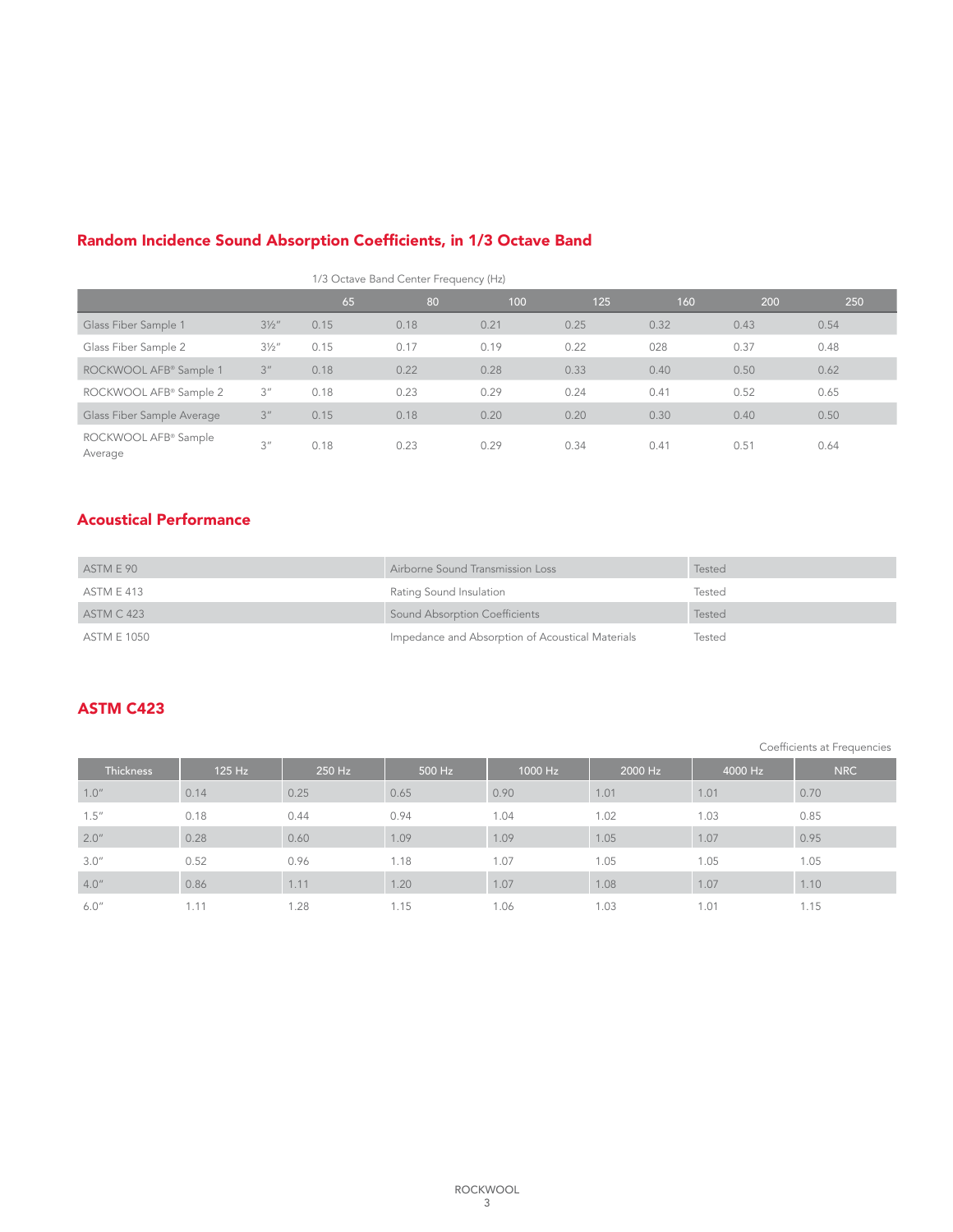# Features and benefits that set AFB° apart.





### Fire Resistant

ROCKWOOL AFB® is non-combustible and will not develop toxic smoke or promote flame spread, even when directly exposed to fire. AFB® will therefore not add fuel to an existing fire, making it ideal for use in high occupancy buildings. Studies have shown that mineral wool insulated rooms provide a 54% increase in overall fire resistance rating compared to non-insulated rooms. Since stone wool does not contribute to a fire, it can provide valuable extra time for people to reach safety, a critical factor especially in health and education facilities. It can also provide fire services personnel additional time to control the spread of fire while reducing property damage.

### Water Repellent

ROCKWOOL AFB® will not absorb or hold water and will not promote mold or fungi growth. It has superior drying potential, effectively managing moisture in the event that it does get into the wall or floor, allowing it to dry out and maintain its sound and fire properties.

### Fire Performance

| <b>CAN4 S114</b>  | Test for Non-Combustibility               | Non-Combustible                             |
|-------------------|-------------------------------------------|---------------------------------------------|
| <b>ASTM E 136</b> | Behavior of Materials at 750 °C (1382 °F) | Non-Combustible                             |
| CAN/ULC S102      | Surface Burning Characteristics           | Flame Spread = $0$<br>Smoke Developed = $0$ |
| ASTM E84 (UL 723) | Surface Burning Characteristics           | Flame Spread $= 0$<br>Smoke Developed = $0$ |
| CAN/ULC S129      | Smolder Resistance                        | 0.09%                                       |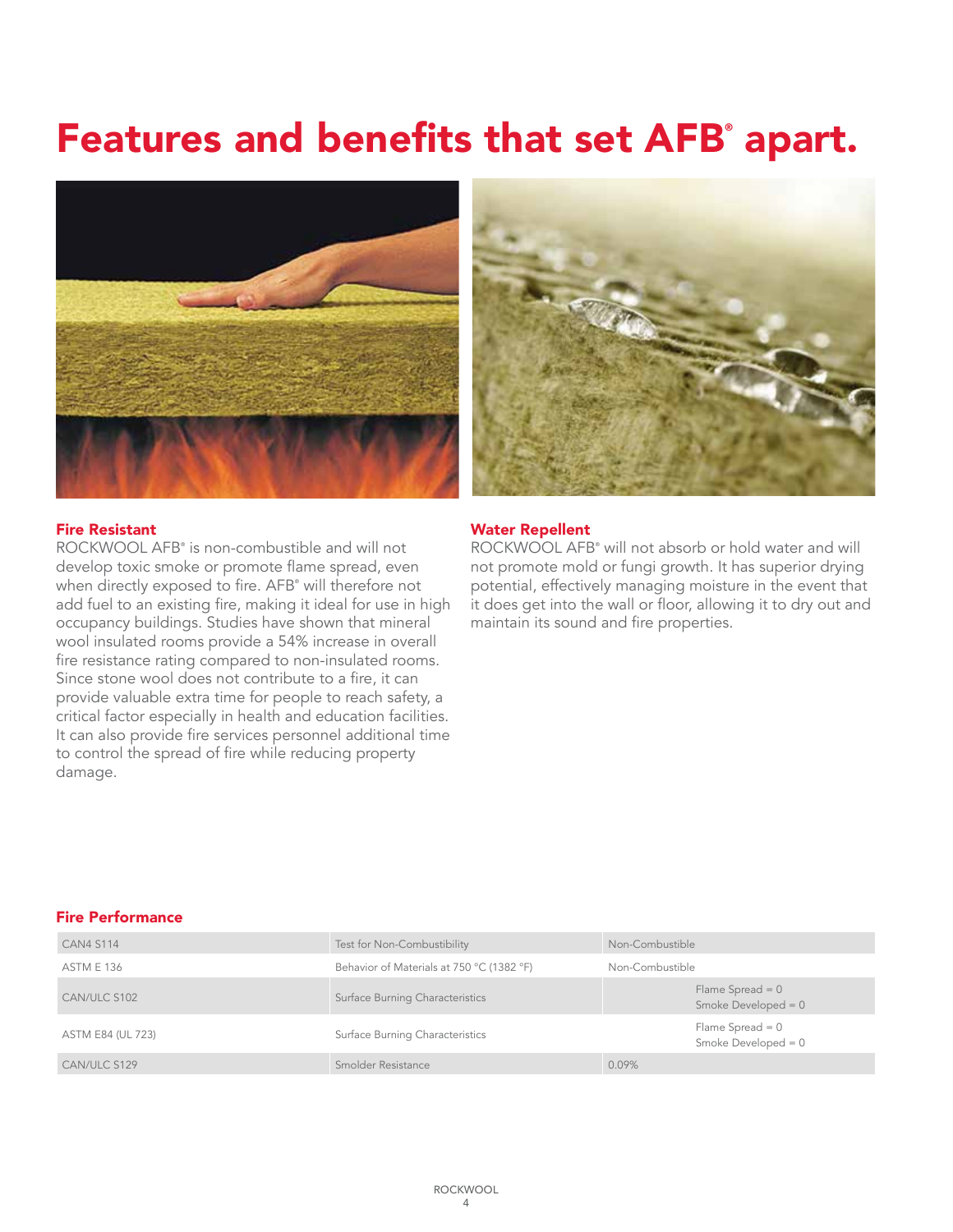

## Sag-Free, Tight Fit

The higher density of AFB® provides superior sag resistance and fit. AFB® holds its shape without sagging or slumping in the wall cavity over time to consistently provide continuous fire protection and sound control.

## Fast, Easy Installation

Working with ROCKWOOL insulation is a breeze. Simply cut with a serrated knife for quick and efficient installation between studs, around electrical boxes, pipes, wiring, ductwork and between studs and joists that are less than a standard width.

| Corrosive Resistance |                        |                                                                                                                                                                                                                         |                     |
|----------------------|------------------------|-------------------------------------------------------------------------------------------------------------------------------------------------------------------------------------------------------------------------|---------------------|
| <b>ASTM C 665</b>    | Corrosiveness to Steel |                                                                                                                                                                                                                         | Pass                |
| ASTM C 795 ****      |                        | Stainless Steel Stress Corrosion Specification as per Test Methods C871 and<br>C692: U.S. Nuclear Regulatory Commission, Reg. Guide #1.36: U.S. Military<br>Specifications MIL-I-24244 (all versions including B and C) | Conforms            |
| <b>Air Erosion</b>   |                        |                                                                                                                                                                                                                         |                     |
| <b>UL 181</b>        |                        | Maximum Air Velocity                                                                                                                                                                                                    | 1000 fpm (5.08 m/s) |
|                      |                        |                                                                                                                                                                                                                         |                     |

### Corrosive Resistance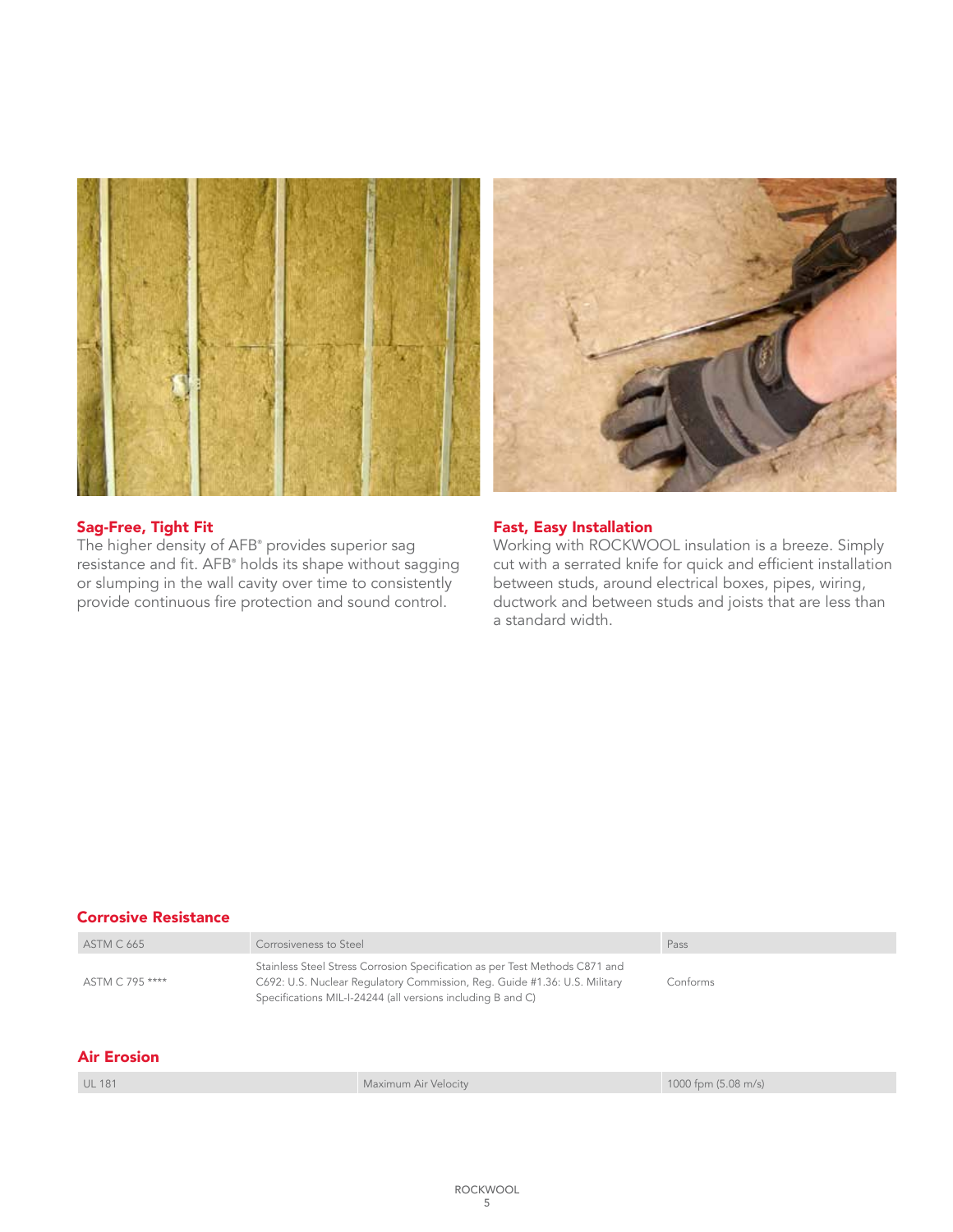## Compliance and performance.

| CAN/ULC-S702-07              | Mineral Fiber Thermal Insulation for Buildings                   | Type 1, Complies |
|------------------------------|------------------------------------------------------------------|------------------|
| <b>ASTM C 665</b>            | Mineral Fiber Blanket Thermal Insulation                         | Type 1, Complies |
| <b>ASTM C 553</b>            | Mineral Fiber Blanket Thermal Insulation                         | Complies         |
| MEA Approval                 | New York City Approval                                           | 338-97-M         |
| City Of Los Angeles approval |                                                                  | RR 25444         |
| ULC Design Nos.              | U311, W406, W408, W419, W423, W440, W441, W442, W508, W600, Z500 |                  |
| UL Design Nos.               | U305, U311, U317, U411, U412, U448, U465, V417, V418, V419       |                  |

## **Dimensions**

| 16.25" (width) $\times$ 48" (length) - 413 mm (width) $\times$ 1219 mm (length) |  |
|---------------------------------------------------------------------------------|--|
| 24.25" (width) x 48" (length) - 616 mm (width) x 1219 mm (length)               |  |
| 15.25" (width) x 47" (length) - 387 mm (width) x 1194 mm (length)               |  |
| 19.2" (width) x 47" (length) - 488 mm (width) x 1194 mm (length)                |  |
| 23" (width) x 47" (length) - 584 mm (width) x 1194 mm (length)                  |  |

## **Thickness**

Product thickness is available in 1" to 3.5" with 1/2" increments as well as 4", 5" and 6" offerings.

## **Density**

| $2.5$ lbs/ft <sup>3</sup><br>Nominal Density <sup>t</sup> | $40$ kg/m <sup>3</sup> |
|-----------------------------------------------------------|------------------------|
|-----------------------------------------------------------|------------------------|

† Density will change with thickness. Density is not a performance criteria but is commonly referred to when specifying insulation. Actual density is the true density of the insulation and Nominal density is the effective density of the insulation relative to a historic benchmark where the insulation contained 40% non-fibrous content also known as Shot (ASTM C612-99). Please contact ROCKWOOL for more information.

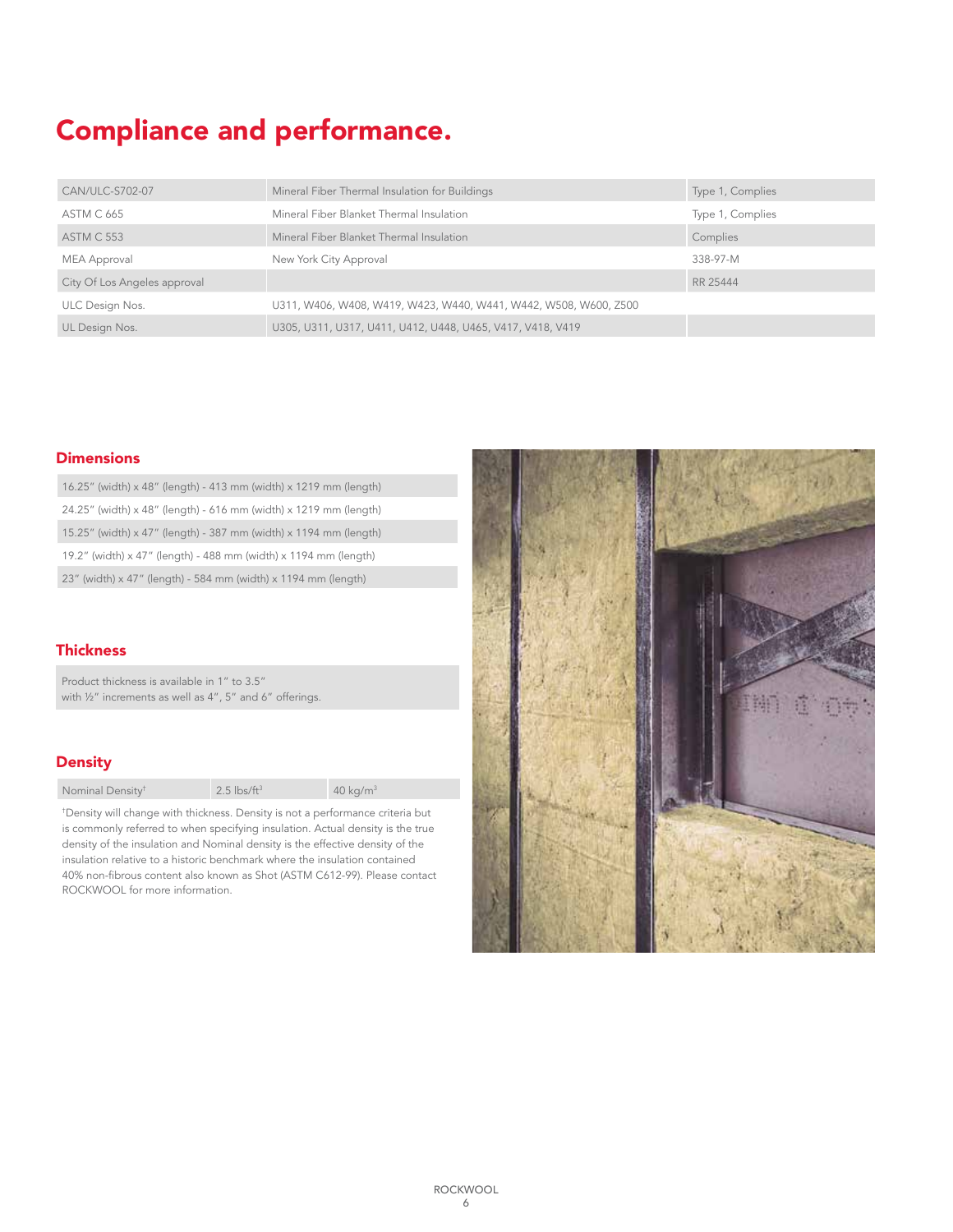## Commercial wall system performance using ROCKWOOL AFB°.

In the following 13 commercial wall systems, ROCKWOOL AFB® delivers excellent fire resistance ratings and Sound Transmission Class (STC).

The right-hand column shows the results of acoustical tests done on these ROCKWOOL AFB® wall systems at the internationally-recognized Riverbank Acoustical Laboratories.

For other wall constructions not shown here, please contact ROCKWOOL technical services.

For further details on the illustrated constructions, consult the UL or ULC Design Manual. All STC Ratings are based on Type X gypsum board.



Single layer wall 5/8" (15.9 mm) gypsum board

3 5/8" (92 mm) steel studs spaced 24" (610 mm) centers

3" (76 mm) ROCKWOOL AFB®

Sound Transmission Class 52 (RAL-TL95-195)

### Fire Resistance

1 hour (UL design no. V417 and U465) 1 hour (ULC W447)

## Construction Description Transmission Loss



## What is STC?

transfer at the frequencies 125-4000 Hz. In general, a higher STC rating blocks more noise from transmitting The Sound Transmission Class (STC) is a single-number rating of an assembly's ability to resist airborne sound through a partition.

30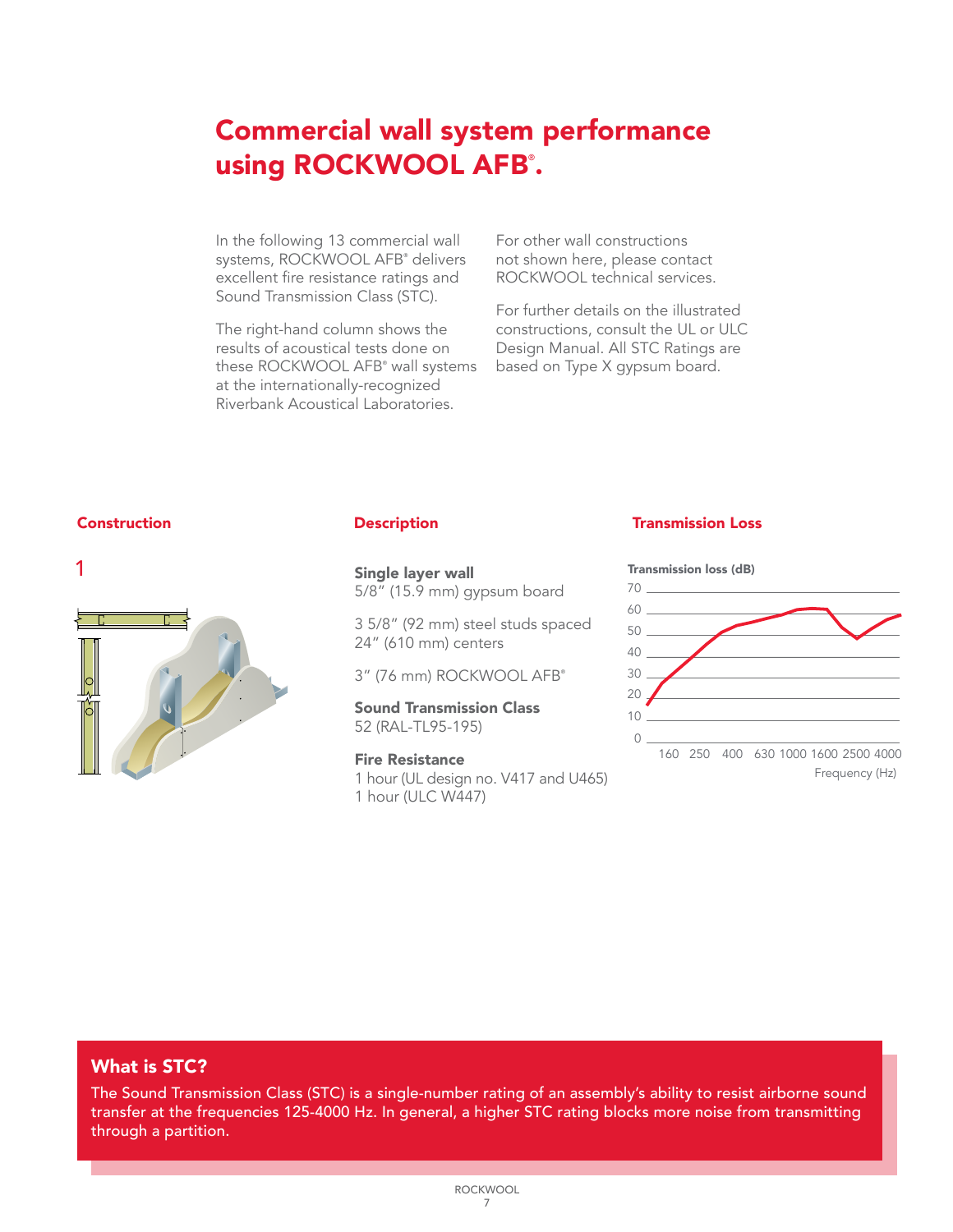



1/2" (12.7 mm) gypsum board

3 5/8" (92 mm) steel studs spaced 24" (610 mm) centers

3" (76 mm) ROCKWOOL AFB ®

Sound Transmission Class 51 (RAL-TL96-269)

Fire Resistance 1 hour (UL design no. U448 and ULC design no W433)

## **Construction Construction Construction Construction** Description **Transmission Loss**

## Transmission loss (dB)



Frequency (Hz)

Frequency (Hz)



3 Single layer wall 1/2" (12.7 mm) gypsum board

> 3 5/8" (92 mm) steel studs spaced 24" (610 mm) centers

1 1/2" (38 mm) ROCKWOOL AFB ®

Sound Transmission Class 46 (RAL-TL90-195)

Fire Resistance 1 hour (UL design no. U448 and ULC design no W433)

## Transmission loss (dB)

30

50





Single layer wall 5/8" (15.9 mm) gypsum board

2 1/2" (64 mm) steel studs spaced 24" (610 mm) centers

2 1/2" (64 mm) ROCKWOOL AFB ®

Sound Transmission Class 46 (RAL-TL96-270)

Fire Resistance 1 hour (NBC of Canada 1995 and UL design no. U448)

## Transmission loss (dB)

50



Frequency (Hz)

Frequency (Hz)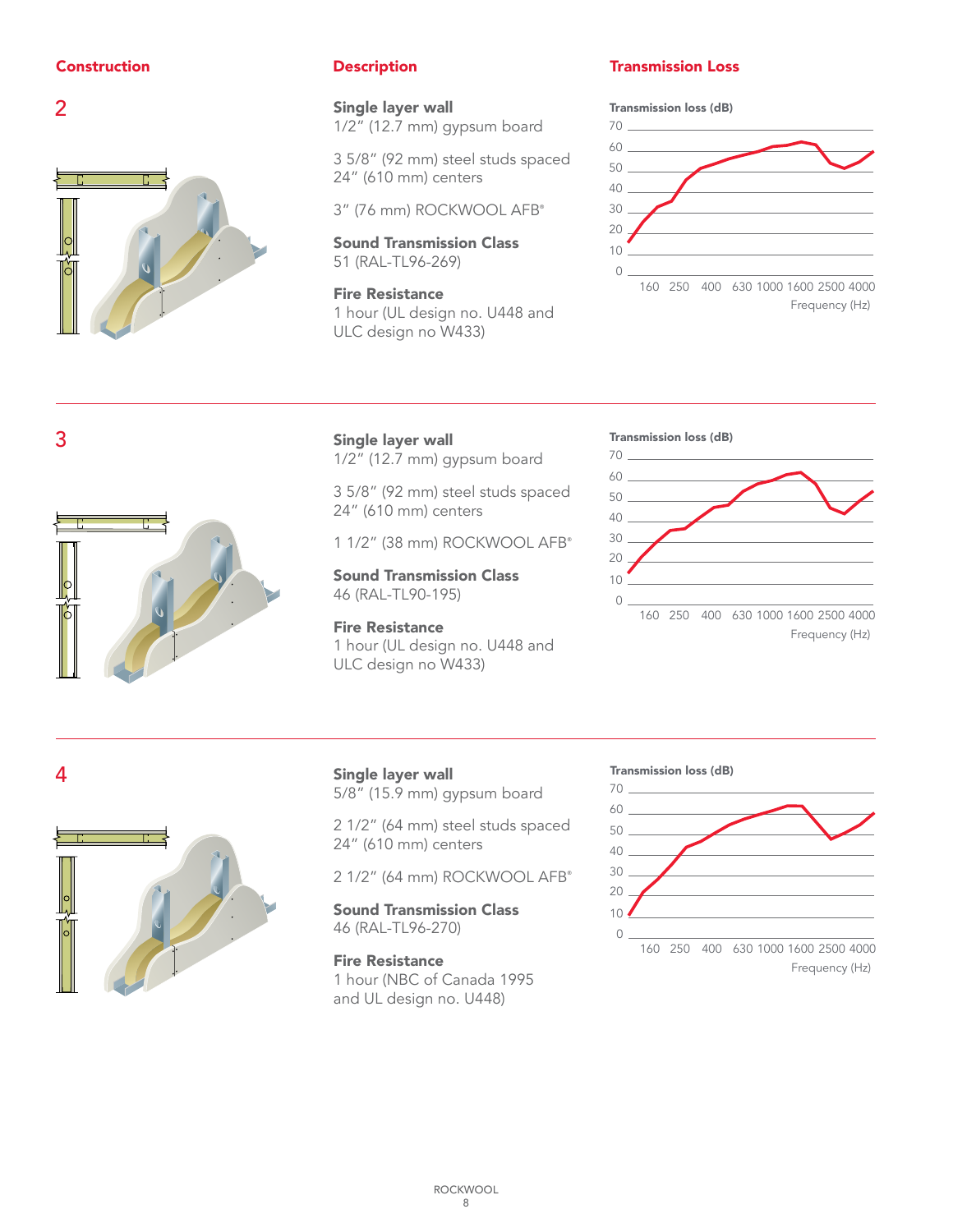



50

Single layer wall 1/2" (12.7 mm) gypsum board

> 2 1/2" (64 mm) steel studs spaced 24" (610 mm) centers

2 1/2" (64 mm) ROCKWOOL AFB®

Sound Transmission Class 44 (RAL-TL96-285)

Fire Resistance **1 hour (UL design no. U448 and** ULC design no W433)

## Construction Description Transmission Loss

## Transmission loss (dB)



6



Single layer wall with resilient metal channels on one side 5/8" (15.9 mm) gypsum board

Frequency (Hz)

 $24''$  (610 mm) centers  $\frac{1}{2}$ 3 5/8" (92 mm) steel studs spaced

horizontally at 24" (610 mm) centers Resilient metal channels spaced

3" (76 mm) ROCKWOOL AFB®

**Sound Transmission Class**  $T = \sqrt{1 + \frac{1}{2}}$ 55 (RAL-TL96-289)

## Fire Resistance

Transmission loss (dB)

10

1 hour (UL design no. V417 and U465) 1 hour (ULC W447)

Frequency (Hz)



50



Frequency (Hz)

Frequency (Hz)

7



Single layer wall with resilient metal channels on one side 1/2" (12.7 mm) gypsum board

3 5/8" (92 mm) steel studs spaced 24" (610 mm) centers

> horizontally at 24" (610 mm) centers Resilient metal channels spaced

Frequency (Hz) 3" (76 mm) ROCKWOOL AFB®

**Sound Transmission Class**  $\sum_{i=1}^{n}$ 53 (RAL-TL96-288)

> Fire Resistance 1 hour (UL design no. U448)



Transmission loss (dB)

10

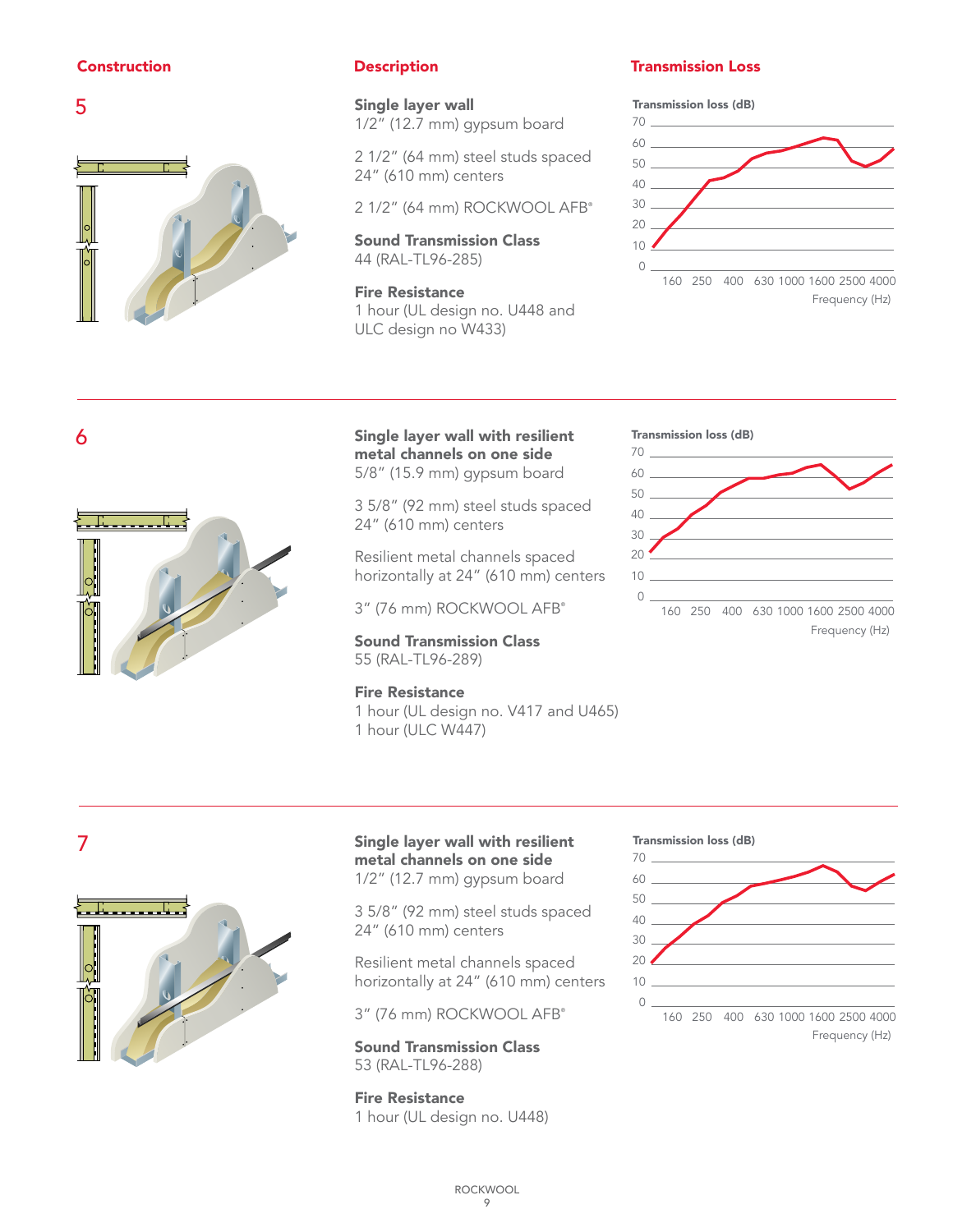



## Unbalanced wall

5/8" (15.9 mm) gypsum board, single layer one side; double layer other

3 5/8" (92 mm) steel studs spaced 24" (610 mm) centers

3" (76 mm) ROCKWOOL AFB® / 3 1/2" (89 mm) AFB®

Sound Transmission Class F) and the contract of  $\Gamma$ 56 (RAL-TL96-264)

## Fire Resistance

11/2 hour (NBC of Canada 1995)\* 1 hour (UL design no. V417) \*NB. 3½" (89 mm) AFB® only

## Construction Description Transmission Loss

Transmission loss (dB)



Frequency (Hz)

Frequency (Hz)



## Unbalanced wall

1/2" (12.7 mm) gypsum board, single layer one side; double layer other

2 1/2" (64 mm) steel studs spaced 24" (610 mm) centers

1 1/2" (38 mm) ROCKWOOL AFB®

50 (RAL-TL90-186) Sound Transmission Class

Tribut (NBC of Burlada) Fire Resistance 1 hour (NBC of Canada 1995

### Transmission loss (dB)



## $\overline{10}$

 $\blacksquare$ 

9



Frequency (Hz)

## Double layer wall

 $\overline{a}$ 

2 layers of 5/8" (15.9 mm) gypsum board on both sides

 $2504/00$ 3 5/8" (92 mm) steel studs spaced<br>0.1" (110 24" (610 mm) centers

Frequency (Hz)

3" (76 mm) ROCKWOOL AFB®

57 (RAL-TL96-268) Sound Transmission Class

and V419, NBC of Canada 1995) Fire Resistance 2 hours (UL design no. U411

## Transmission loss (dB)

 $\overline{a}$ 

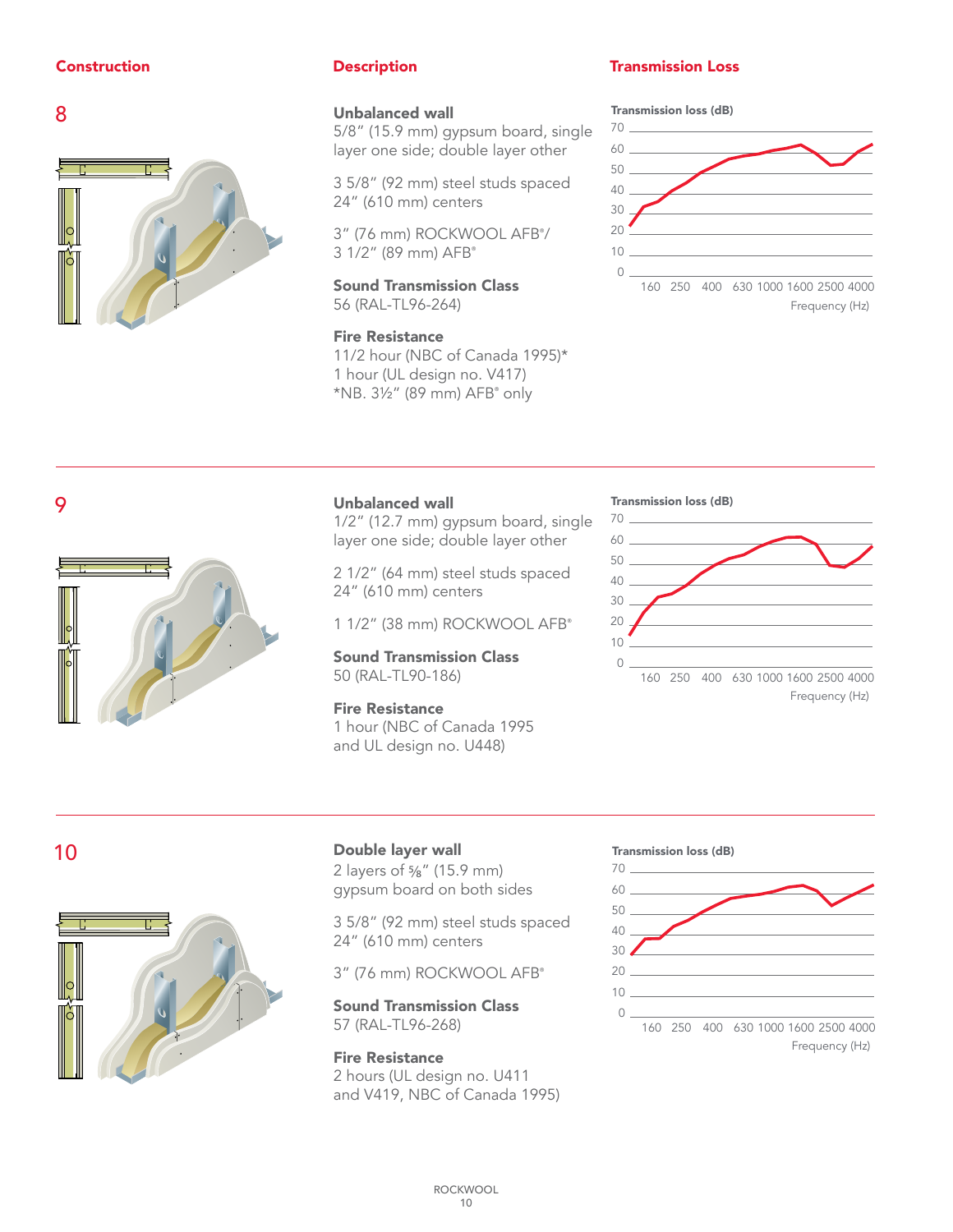## Construction

## 11



## Double layer wall

gypsum board on both sides 2 layers of 1/2" (12.7 mm)

> 3 1/2" (92 mm) steel studs spaced 24" (610 mm) centers

 $11/2$ " (38 mm) ROCKWOOL AFB

 $160$   $\sqrt{250}$ Sound Transmission Class 56 (RAL-TL90-196)

Frequency (Hz)  $V418$ Fire Resistance 2 hours (UL design no. U412 and

Frequency (Hz)

## **2018** Construction **Construction** Construction **Transmission** Loss

Transmission loss (dB)



Frequency (Hz)

Frequency (Hz)

## 12



Frequency (Hz)

## Double layer wall

2 layers of 5/8" (15.9 mm) gypsum board on both sides

2 1/2" (64 mm) steel studs spaced 24" (610 mm) centers

1 1/2" (38 mm) ROCKWOOL AFB®

56 (RAL-TL90-193) Sound Transmission Class

> Fire Resistance 2 hours (UL design no. U411 and V419, NBC of Canada)

## Transmission loss (dB)



## 13



Double layer wall 2 layers of ½" (12.7 mm) gypsum board on both sides

> 2 1/2" (64 mm) steel studs spaced 24" (610 mm) centers

> 1 1/2" (38 mm) ROCKWOOL AFB®

 $160 - 1600$ Sound Transmission Class 53 (RAL-TL90-185)

Frequency (Hz) and V418) Fire Resistance 2 hours (UL design no. U412

### Transmission loss (dB)